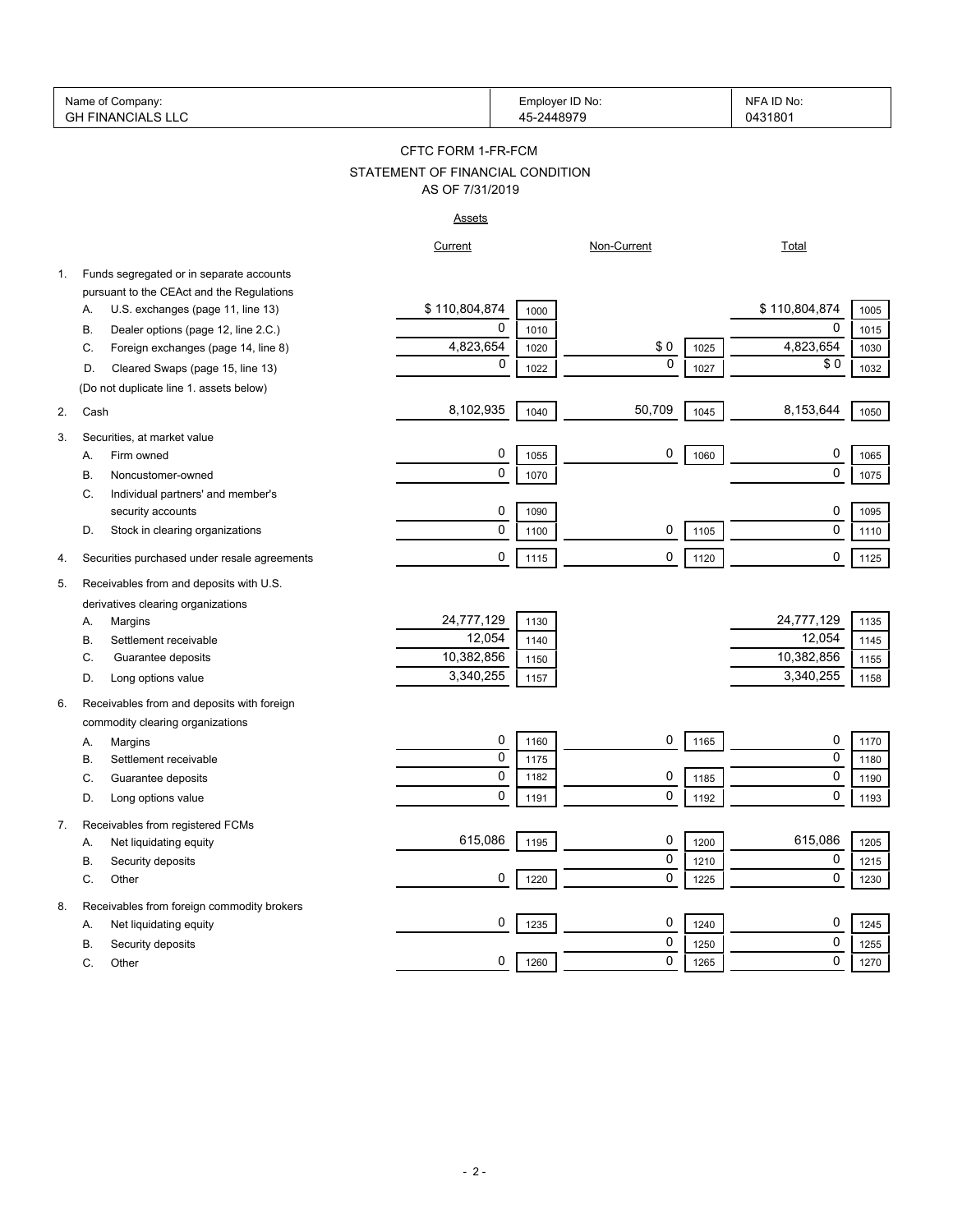| 9.  | Receivables from traders on U.S.                       |                |      |           |              |               |              |
|-----|--------------------------------------------------------|----------------|------|-----------|--------------|---------------|--------------|
|     | commodity exchanges                                    | 0              | 1275 | 0         |              | 0             |              |
|     | Customer debit and deficit accounts<br>А.<br>В.        | 0              | 1290 | 0         | 1280<br>1295 | 0             | 1285<br>1300 |
|     | Noncustomer and proprietary accounts<br>С.<br>Other    | 0              | 1305 | 0         |              | 0             |              |
|     | Allowance for doubtful accounts<br>D.                  |                |      | 0         | 1310<br>1320 | 0             | 1315<br>1325 |
|     |                                                        |                |      |           |              |               |              |
| 10. | Receivables from traders on foreign<br>boards of trade |                |      |           |              |               |              |
|     | Customer debit and deficit accounts<br>А.              | 0              | 1330 | 0         | 1335         | 0             | 1340         |
|     | В.<br>Noncustomer and proprietary accounts             | 0              | 1345 | 0         | 1350         | 0             | 1355         |
|     | C.<br>Other                                            | 0              | 1360 | 0         | 1365         | 0             | 1370         |
|     | Allowance for doubtful accounts<br>D.                  |                |      | 0         | 1375         | 0             | 1380         |
|     |                                                        |                |      |           |              |               |              |
| 11. | Inventories of cash commodities, raw materials,        |                |      |           |              |               |              |
|     | work in progress and finished goods                    |                |      |           |              |               |              |
|     | Covered<br>А.                                          | 0              | 1385 | 0         | 1390         | 0             | 1395         |
|     | В.<br>Not covered                                      | 0              | 1400 | 0         | 1405         | $\mathbf 0$   | 1410         |
| 12. | Secured demand notes                                   |                |      |           |              |               |              |
|     | (Value of collateral \$0 [1415]                        |                |      |           |              |               |              |
|     | Safety factor \$0 [1420])                              | 0              | 1425 | 0         | 1430         | 0             | 1435         |
| 13. | Other receivables and advances                         |                |      |           |              |               |              |
|     | Α.<br>Merchandising accounts receivable                | 0              | 1440 | 0         | 1445         | 0             | 1450         |
|     | В.<br>Notes receivable                                 | 0              | 1455 | 0         | 1460         | $\mathbf 0$   | 1465         |
|     | C.<br>Commissions and brokerage receivable             | 0              | 1470 | 211,828   | 1475         | 211.828       | 1480         |
|     | D.<br>Receivables from employees and                   |                |      |           |              |               |              |
|     | associated persons                                     | 0              | 1485 | 0         | 1490         | 0             | 1495         |
|     | Е.<br>Advances on cash commodities                     | $\overline{0}$ | 1500 | 0         | 1505         | 0             | 1510         |
|     | F.<br>Dividends and interest                           | 0              | 1515 | 0         | 1520         | 0             | 1525         |
|     | G.<br>Taxes receivable                                 | 0              | 1530 | 0         | 1535         | 0             | 1540         |
|     | Receivables from subsidiaries and affiliates<br>Η.     | 0              | 1545 | 0         | 1550         | 0             | 1555         |
|     | Other (Itemize on a separate page)                     | 30,616         | 1560 | 0         | 1565         | 30,616        | 1570         |
|     | Allowance for doubtful accounts<br>J.                  |                |      | 0         | 1575         | 0             | 1580         |
| 14. | Unrealized gains on forward contracts                  |                |      |           |              |               |              |
|     | and commitments                                        | 0              | 1585 | 0         | 1590         | 0             | 1595         |
| 15. | Exchange memberships, at cost                          |                |      |           |              |               |              |
|     | (Market value \$1,394,510 [1600])                      |                |      | 389,353   | 1605         | 389,353       | 1610         |
| 16. | Investments in subsidiaries                            | 0              | 1612 | 0         | 1615         | 0             | 1620         |
| 17. | Plant, property, equipment and capitalized leases      |                |      |           |              |               |              |
|     | (cost net of accumulated depreciation                  |                |      |           |              |               |              |
|     | and amortization of \$0 [1625])                        | 0              | 1630 | 117,435   | 1635         | 117,435       | 1640         |
| 18. | Prepaid expenses and deferred charges                  |                |      | 34,861    | 1645         | 34,861        | 1650         |
| 19. | Other assets (itemize on separate page)<br>Α.          | 0              | 1655 | 139,000   | 1660         | 139,000       | 1665         |
|     | В.<br>Retail Forex Aggregate Assets                    | 0              | 1657 | 0         | 1662         | 0             | 1667         |
| 20. | <b>Total Assets</b>                                    | \$162,889,459  | 1670 | \$943,186 | 1675         | \$163,832,645 | 1680         |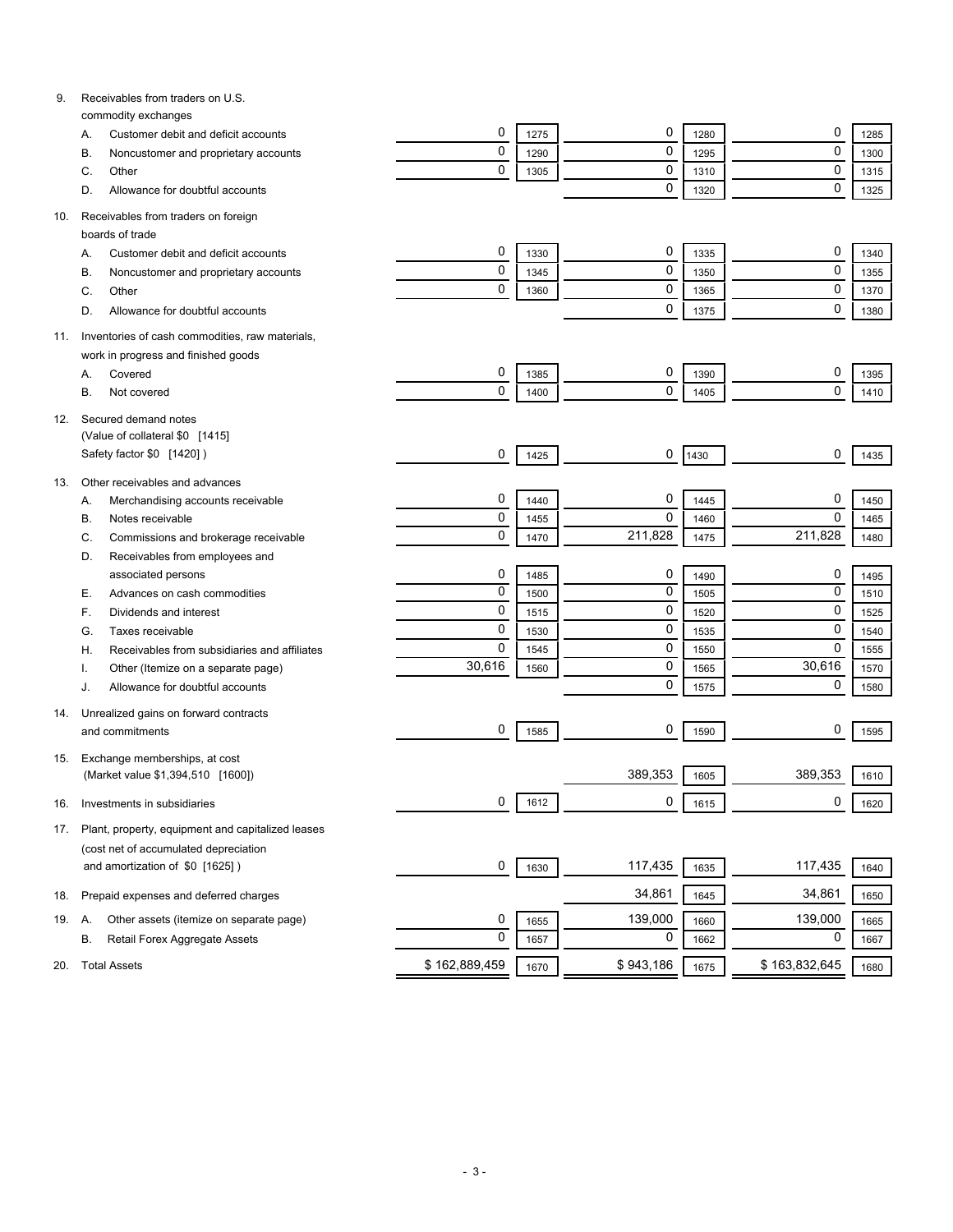| Name of Company:         | Employer ID No: | NFA ID No: |
|--------------------------|-----------------|------------|
| <b>GH FINANCIALS LLC</b> | 45-2448979      | 0431801    |

CFTC FORM 1-FR-FCM

# STATEMENT OF FINANCIAL CONDITION

AS OF 7/31/2019

### Liabilities & Ownership Equity

#### **Liabilities**

| 21. |          | Payables to banks                                                                              |             |              |
|-----|----------|------------------------------------------------------------------------------------------------|-------------|--------------|
|     | А.       | Secured loans                                                                                  | \$0         | 2000         |
|     | В.       | Unsecured loans                                                                                | 0           | 2010         |
|     | C.       | Overdrafts                                                                                     | $\mathbf 0$ | 2020         |
| 22. |          | Equities in commodity accounts                                                                 |             |              |
|     | А.       | Customers trading on U.S. commodity exchanges                                                  | 94,285,022  | 2030         |
|     | В.       | Customers trading on foreign exchanges                                                         | 3,693,842   | 2040         |
|     | C.       | Customers' dealer options accounts                                                             | 0           | 2050         |
|     | D.       | Noncustomers' accounts                                                                         | 24,397,281  | 2060         |
|     | Е.       | General partners' and member's trading accounts (not included in capital)                      | 0           | 2070         |
|     | F.       | Customers trading cleared swaps                                                                | 0           | 2072         |
| 23. |          | Payable to U.S. commodity clearing organizations                                               | 6,356,143   | 2080         |
|     |          | Including short option value of \$5,022,536 [2075]                                             |             |              |
|     |          |                                                                                                |             |              |
| 24. |          | Payable to foreign commodity clearing organizations                                            | 0           | 2090         |
|     |          | Including short option value of \$0 [2085]                                                     |             |              |
| 25. |          | Payable to registered futures commission merchants                                             | 0           | 2100         |
| 26. |          | Payable to foreign commodity brokers                                                           | 0           | 2110         |
|     |          |                                                                                                |             |              |
| 27. |          | Accounts payable, accrued expenses and other payables                                          | 11,080,057  |              |
|     | Α.       | Accounts payable and accrued expenses                                                          | $\Omega$    | 2120         |
|     | В.<br>C. | Salaries, wages, commissions and bonuses payable<br>Taxes payable                              | 104,511     | 2130<br>2140 |
|     | D.       | Deferred income taxes                                                                          | 0           | 2150         |
|     | Е.       | Security deposits held                                                                         | 170,581     | 2160         |
|     | F.       | Advances against commodities                                                                   | 0           | 2170         |
|     | G.       | Unrealized losses on forward contracts and commitments                                         | $\mathbf 0$ | 2180         |
|     | Η.       | Due to subsidiaries and affiliates                                                             | 1,202,002   | 2190         |
|     |          | Notes, mortgages and other payables due within twelve months                                   | 0           | 2200         |
|     | J.       | Obligation to Retail FX Customers                                                              | 0           | 2205         |
|     | Κ.       | Other (itemize on a separate page)                                                             | 0           | 2210         |
| 28. |          | Notes, mortgages and other payables not due within twelve months of the date of this statement |             |              |
|     | A.       | Unsecured                                                                                      | 0           | 2220         |
|     | В.       | Secured                                                                                        | $\mathbf 0$ | 2230         |
|     |          |                                                                                                |             |              |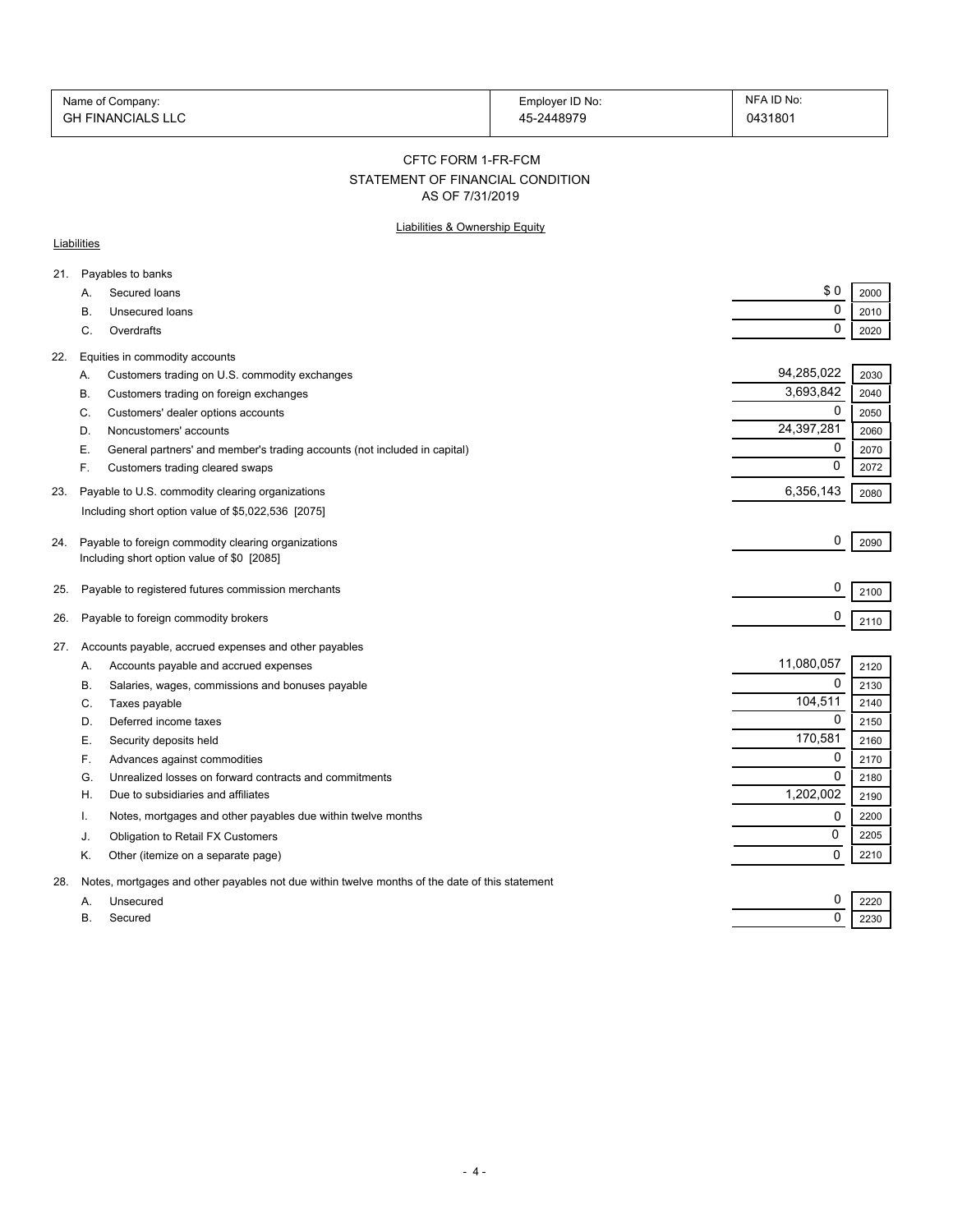| 29. | Securities sold under agreements to repurchase              |               | 2240 |
|-----|-------------------------------------------------------------|---------------|------|
| 30. | Securities sold not yet purchased, at market value          |               | 2250 |
| 31. | Liabilities subordinated to claims of general creditors     |               |      |
|     | Subject to a satisfactory subordination agreement<br>A.     | 4.000.000     | 2260 |
|     | Not subject to a satisfactory subordination agreement<br>В. |               | 2270 |
| 32  | <b>Total liabilities</b>                                    | \$145,289,439 | 2280 |

### Ownership Equity

| 33. |           | Sole proprietorship                                        | \$0          | 2500 |              |      |
|-----|-----------|------------------------------------------------------------|--------------|------|--------------|------|
| 34. |           | Partnership or Limited Liability Company                   |              |      |              |      |
|     | А.        | Partnership or LLC contributed and retained capital        | \$18,543,206 | 2510 |              |      |
|     | <b>B.</b> | Additional capital per partnership or membership agreement |              |      |              |      |
|     |           | (equities in partners' or members' trading accounts, etc.) | 0            | 2515 |              |      |
|     | C.        | Total                                                      | \$18,543,206 | 2520 |              |      |
| 35. |           | Corporation                                                |              |      |              |      |
|     | Α.        | Preferred stock                                            | \$0          | 2530 |              |      |
|     | В.        | Common stock                                               | 0            | 2535 |              |      |
|     | C.        | Additional paid in capital                                 | 0            | 2540 |              |      |
|     | D.        | Retained earnings                                          | 0            | 2545 |              |      |
|     | Е.        | Subtotal                                                   | \$0          | 2550 |              |      |
|     | F.        | Less: capital stock in treasury                            | 0            | 2555 |              |      |
|     | G.        | Total                                                      | \$0          | 2560 |              |      |
| 36. |           | Total ownership equity (line 33, 34.C. or 35.G)            |              |      | \$18,543,206 | 2570 |

37. Total liabilities and ownership equity (add lines 32 and 36) \$ 163,832,645 \$ 163,832,645 2580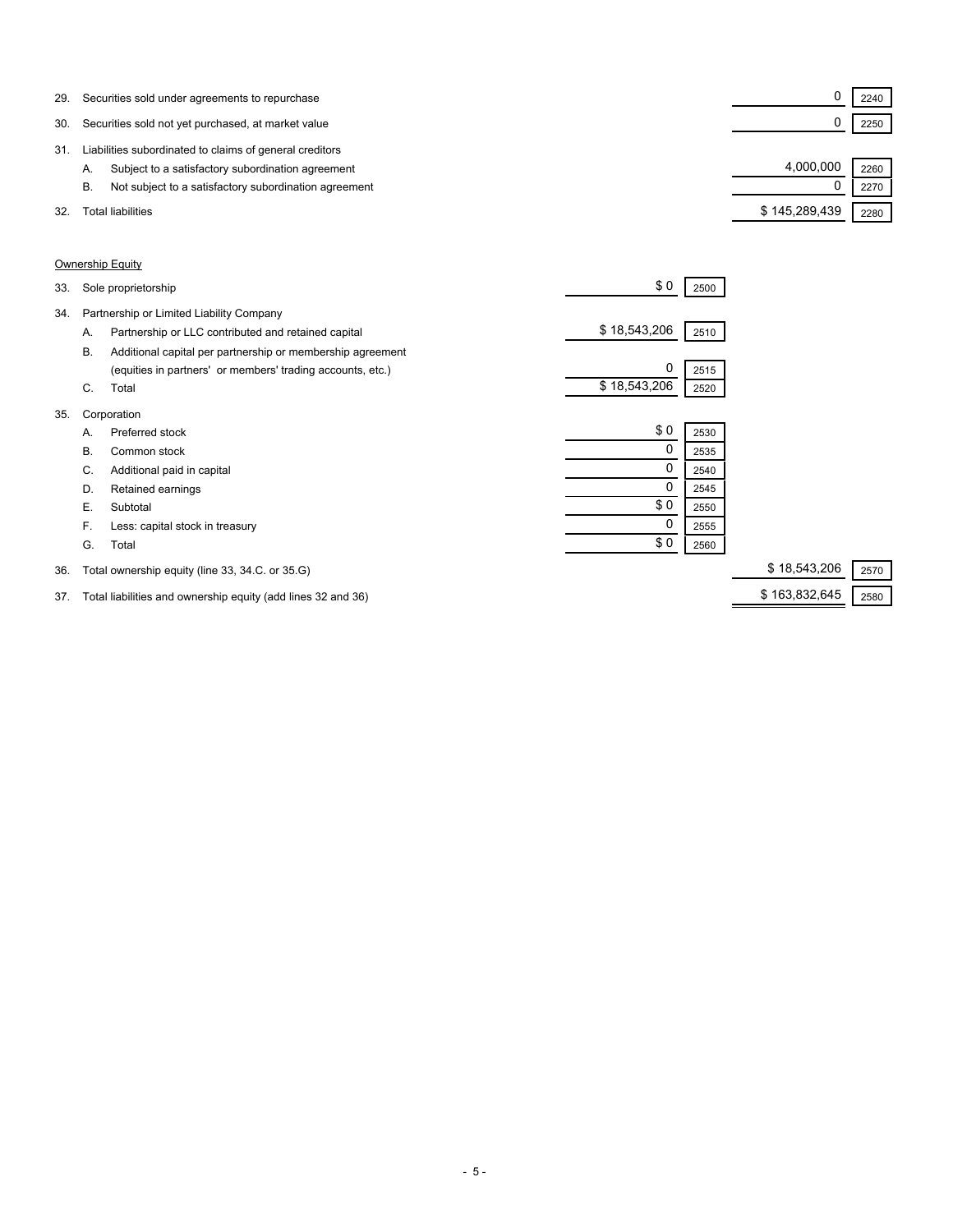| Name of Company:         | Employer ID No: | NFA ID No: |
|--------------------------|-----------------|------------|
| <b>GH FINANCIALS LLC</b> | 45-2448979      | 0431801    |

## CFTC FORM 1-FR-FCM

STATEMENT OF SEGREGATION REQUIREMENTS AND FUNDS IN SEGREGATION

FOR CUSTOMERS TRADING ON U.S. COMMODITY EXCHANGES

AS OF 7/31/2019

|     | SEGREGATION REQUIREMENTS (Section 4d(2) of the CEAct)                                                                                                                                                                                       |                       |                      |
|-----|---------------------------------------------------------------------------------------------------------------------------------------------------------------------------------------------------------------------------------------------|-----------------------|----------------------|
| 1.  | Net ledger balance<br>Cash<br>А.<br>В.<br>Securities (at market)                                                                                                                                                                            | \$98,460,847<br>0     | 5000<br>5010         |
| 2.  | Net unrealized profit (loss) in open futures contracts traded on a contract market                                                                                                                                                          | (4,860,861)           | 5020                 |
| 3.  | Exchange traded options                                                                                                                                                                                                                     |                       |                      |
|     | А.<br>Market value of open option contracts purchased on a contract market<br>В.<br>Market value of open option contracts granted (sold) on a contract market                                                                               | 802,322<br>(117, 286) | 5030<br>5040         |
| 4.  | Net equity (deficit) (add lines 1, 2, and 3)                                                                                                                                                                                                | \$94,285,022          | 5050                 |
| 5.  | Accounts liquidating to a deficit and accounts with<br>\$0<br>debit balances - gross amount<br>5060<br>$\mathbf 0$<br>5070<br>Less: amount offset by customer owned securities                                                              | 0                     | 5080                 |
| 6.  | Amount required to be segregated (add lines 4 and 5)                                                                                                                                                                                        | \$94,285,022          | 5090                 |
| 7.  | <b>FUNDS IN SEGREGATED ACCOUNTS</b><br>Deposited in segregated funds bank accounts                                                                                                                                                          |                       |                      |
|     | А.<br>Cash<br>В.<br>Securities representing investments of customers' funds (at market)                                                                                                                                                     | \$13,849,461<br>0     | 5100<br>5110         |
|     | С.<br>Securities held for particular customers or option customers in lieu of cash (at market)                                                                                                                                              | 0                     | 5120                 |
| 8.  | Margins on deposit with derivatives clearing organizations of contract markets                                                                                                                                                              |                       |                      |
|     | Cash<br>А.                                                                                                                                                                                                                                  | 93, 153, 755          | 5130                 |
|     | В.<br>Securities representing investments of customers' funds (at market)                                                                                                                                                                   | 0                     | 5140                 |
|     | C.<br>Securities held for particular customers or option customers in lieu of cash (at market)                                                                                                                                              | 0                     | 5150                 |
| 9.  | Net settlement from (to) derivatives clearing organizations of contract markets                                                                                                                                                             | 2,785,963             | 5160                 |
| 10. | Exchange traded options<br>Value of open long option contracts<br>А.<br>В.<br>Value of open short option contracts                                                                                                                          | 802,322<br>(117,286)  | 5170<br>5180         |
| 11. | Net equities with other FCMs<br>А.<br>Net liquidating equity<br>В.<br>Securities representing investments of customers' funds (at market)<br>C.<br>Securities held for particular customers or option customers in lieu of cash (at market) | 330,659<br>0<br>0     | 5190<br>5200<br>5210 |
| 12. | Segregated funds on hand (describe:                                                                                                                                                                                                         | 0                     | 5215                 |
| 13. | Total amount in segregation (add lines 7 through 12)                                                                                                                                                                                        | \$110,804,874         | 5220                 |
| 14. | Excess (deficiency) funds in segregation (subtract line 6 from line 13)                                                                                                                                                                     | \$16,519,852          | 5230                 |
| 15. | Management Target Amount Excess funds in segregation                                                                                                                                                                                        | \$3,250,000           | 5240                 |
| 16. | Excess (deficiency) funds in segregation over (under) Management Target Amount Excess                                                                                                                                                       | \$13,269,852          | 5250                 |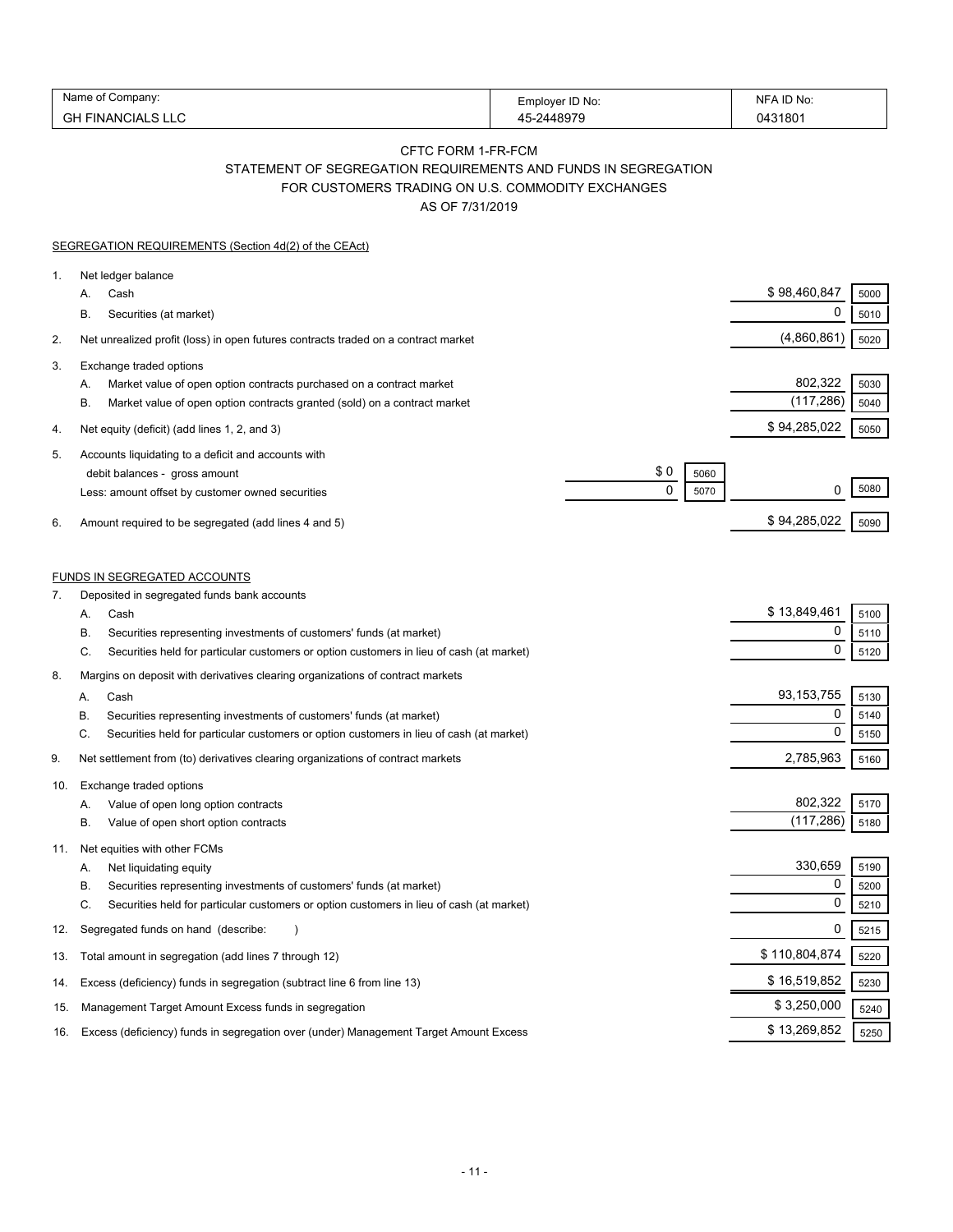| Name of Company:         | Employer ID No: | NFA ID No: |
|--------------------------|-----------------|------------|
| <b>GH FINANCIALS LLC</b> | 45-2448979      | 0431801    |

# CFTC FORM 1-FR-FCM STATEMENT OF SEGREGATION REQUIREMENTS AND FUNDS IN SEGREGATION FOR CUSTOMERS' DEALER OPTIONS ACCOUNTS AS OF 7/31/2019

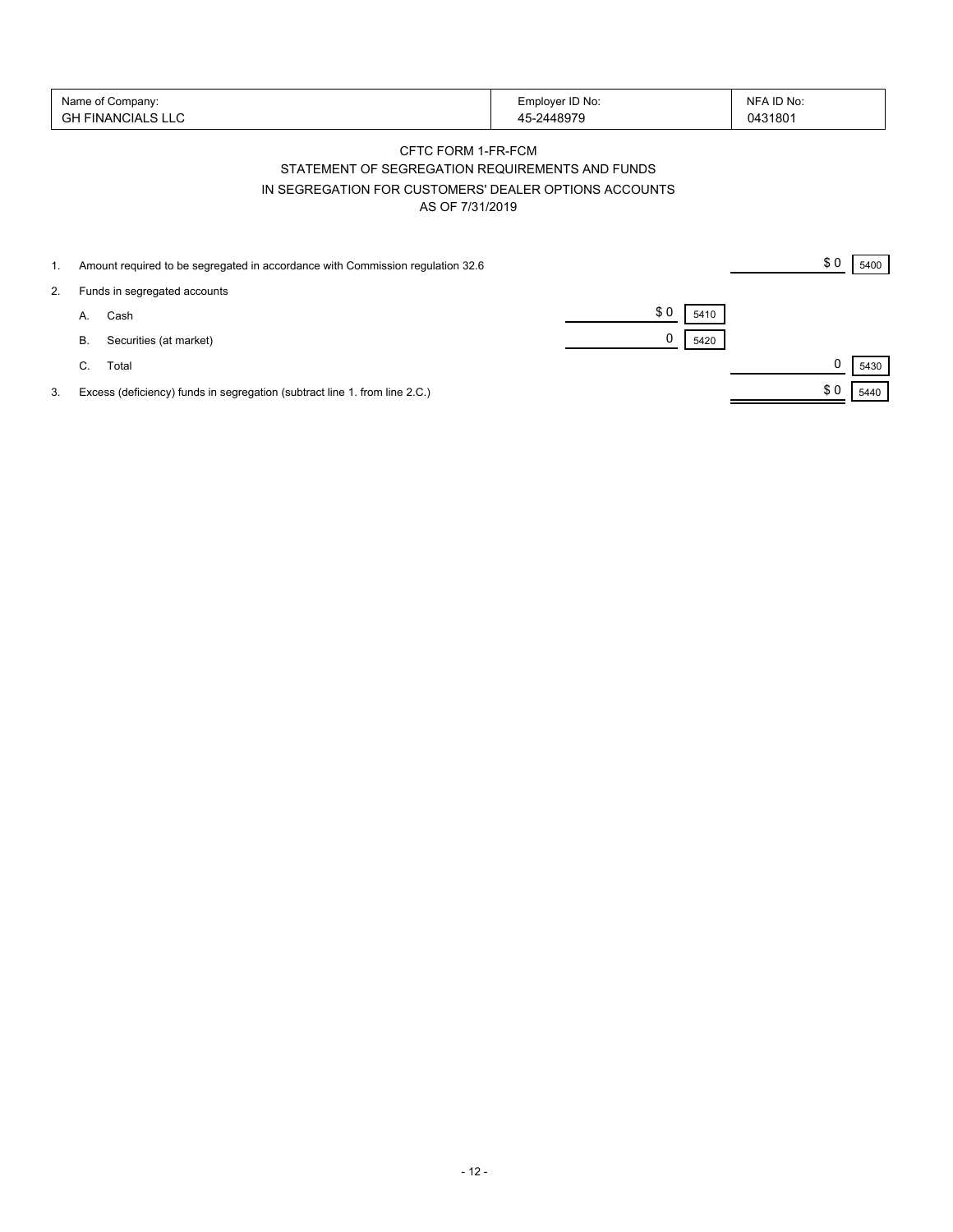| Name of Company:       | Employer ID No: | NFA ID No: |
|------------------------|-----------------|------------|
| I FINANCIALS LLC<br>GH | 45-2448979      | 0431801    |
|                        |                 |            |

# CFTC FORM 1-FR-FCM STATEMENT OF SECURED AMOUNTS AND FUNDS HELD IN SEPARATE ACCOUNTS PURSUANT TO COMMISSION REGULATION 30.7

AS OF 7/31/2019

#### FOREIGN FUTURES AND FOREIGN OPTIONS SECURED AMOUNTS

Amount required to be set aside pursuant to law, rule or regulation of a foreign government or a rule of a self-regulatory organization authorized thereunder \$ 0 5605

| 1. | Net ledger balance - Foreign Futures and Foreign Option Trading - All Customers                           |             |      |
|----|-----------------------------------------------------------------------------------------------------------|-------------|------|
|    | Cash<br>А.                                                                                                | \$3,684,653 | 5615 |
|    | В.<br>Securities (at market)                                                                              | \$0         | 5617 |
| 2. | Net unrealized profit (loss) in open futures contracts traded on a foreign board of trade                 | \$9,189     | 5625 |
| 3. | Exchange traded options                                                                                   |             |      |
|    | Market value of open option contracts purchased on a foreign board of trade<br>А.                         | \$0         | 5635 |
|    | <b>B.</b><br>Market value of open option contracts granted (sold) on a foreign board of trade             | \$0         | 5637 |
| 4. | Net equity (deficit) (add lines 1, 2, and 3)                                                              | \$3,693,842 | 5645 |
| 5. | Accounts liquidating to a deficit and accounts with                                                       |             |      |
|    | \$0<br>debit balances - gross amount<br>5651                                                              |             |      |
|    | \$0<br>5652<br>Less: amount offset by customer owned securities                                           | \$0         | 5654 |
| 6. | Amount required to be set aside as the secured amount - Net Liquidating Equity Method (add lines 4 and 5) | \$3,693,842 | 5655 |
|    | Greater of amount required to be set aside to a foreign jurisdiction (above) or line 6.                   | \$3,693,842 | 5660 |
|    |                                                                                                           |             |      |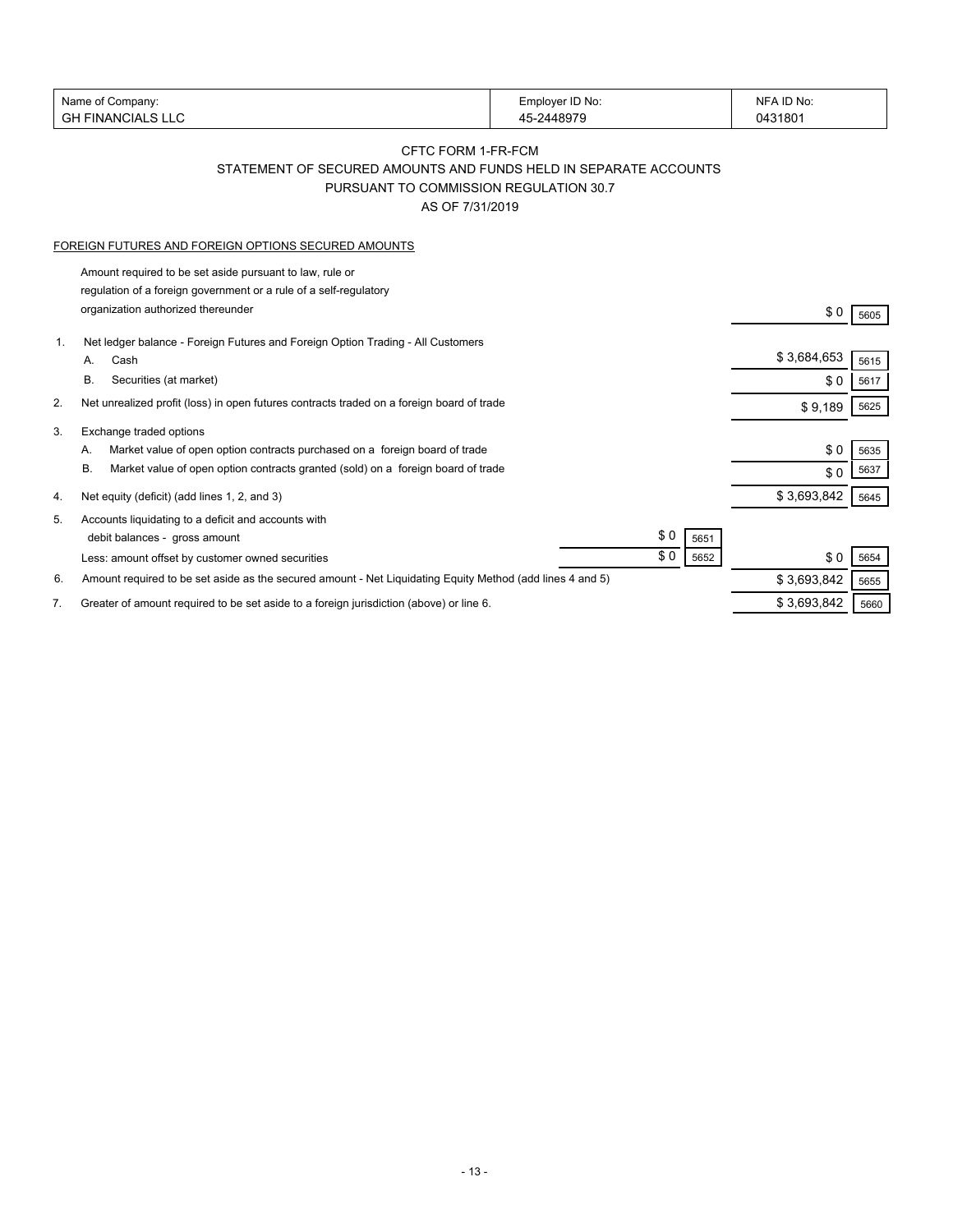| Name of Company:<br><b>GH FINANCIALS LLC</b> |                                                                                                                                                     | Employer ID No:<br>45-2448979 | NFA ID No:<br>0431801 |
|----------------------------------------------|-----------------------------------------------------------------------------------------------------------------------------------------------------|-------------------------------|-----------------------|
|                                              | CFTC FORM 1-FR-FCM<br>STATEMENT OF SECURED AMOUNTS AND FUNDS HELD IN SEPARATE ACCOUNTS<br>PURSUANT TO COMMISSION REGULATION 30.7<br>AS OF 7/31/2019 |                               |                       |
|                                              | <b>FUNDS DEPOSITED IN SEPARATE REGULATION 30.7 ACCOUNTS</b>                                                                                         |                               |                       |
| 1.                                           | Cash in Banks                                                                                                                                       |                               |                       |
|                                              | Banks located in the United States<br>А.                                                                                                            | \$3,736,034<br>5700           |                       |
|                                              | В.<br>Other banks qualified under Regulation 30.7<br>Name(s): See Attached<br>5710                                                                  | 0<br>5720                     | \$3,736,034<br>5730   |
| 2.                                           | Securities                                                                                                                                          |                               |                       |
|                                              | In safekeeping with banks located in the United States<br>А.                                                                                        | \$0<br>5740                   |                       |
|                                              | В.<br>In safekeeping with other banks qualified under Regulation 30.7<br>Name(s):<br>5750                                                           | 0<br>5760                     | 0<br>5770             |
| 3.                                           | Equities with registered futures commission merchants                                                                                               |                               |                       |
|                                              | Cash<br>А.                                                                                                                                          | \$0<br>5780                   |                       |
|                                              | В.<br>Securities                                                                                                                                    | 0<br>5790                     |                       |
|                                              | C.<br>Unrealized gain (loss) on open futures contracts                                                                                              | 0<br>5800                     |                       |
|                                              | D.<br>Value of long option contracts                                                                                                                | 0<br>5810                     |                       |
|                                              | Е.<br>Value of short option contracts                                                                                                               | $\mathbf 0$<br>5815           | 0<br>5820             |
| 4.                                           | Amounts held by clearing organizations of foreign boards of trade                                                                                   |                               |                       |
|                                              | Name $(s)$ : _<br>5830<br>Cash<br>А.                                                                                                                | \$0                           |                       |
|                                              | В<br>Securities                                                                                                                                     | 5840<br>0<br>5850             |                       |
|                                              | C.<br>Amount due to (from) clearing organization - daily variation                                                                                  | 0<br>5860                     |                       |
|                                              | D.<br>Value of long option contracts                                                                                                                | 0<br>5870                     |                       |
|                                              | Е.<br>Value of short option contracts                                                                                                               | $\mathbf 0$<br>5875           | 0<br>5880             |
| 5.                                           | Amounts held by members of foreign boards of trade<br>Name(s): See Attached                                                                         |                               |                       |
|                                              | 5890<br>Cash<br>А.                                                                                                                                  | \$1,078,431<br>5900           |                       |
|                                              | B<br>Securities                                                                                                                                     | 0<br>5910                     |                       |
|                                              | С.<br>Unrealized gain (loss) on open futures contracts                                                                                              | 9,189<br>5920                 |                       |
|                                              | D.<br>Value of long option contracts                                                                                                                | 0<br>5930                     |                       |
|                                              | Е.<br>Value of short option contracts                                                                                                               | 0<br>5935                     | 1,087,620<br>5940     |
| 6.                                           | Amounts with other depositories designated by a foreign board of trade<br>Name $(s)$ : $\overline{\phantom{0}}$<br>5950                             |                               | 0<br>5960             |
| 7.                                           | Segregated funds on hand (describe):                                                                                                                |                               | 0<br>5965             |
| 8.                                           | Total funds in separate section 30.7 accounts                                                                                                       |                               | \$4,823,654<br>5970   |
| 9.                                           | Excess (deficiency) Set Aside Funds for Secured Amount (Subtract line 7 Secured Statement Page 1                                                    |                               |                       |
|                                              | from line 8)                                                                                                                                        |                               | \$1,129,812<br>5680   |
| 10.                                          | Management Target Amount for Excess funds in separate 30.7 accounts                                                                                 |                               | 400,000<br>5980       |
| 11.                                          | Excess (deficiency) funds in separate 30.7 accounts over (under) Management Target Excess                                                           |                               | 729,812<br>5985       |